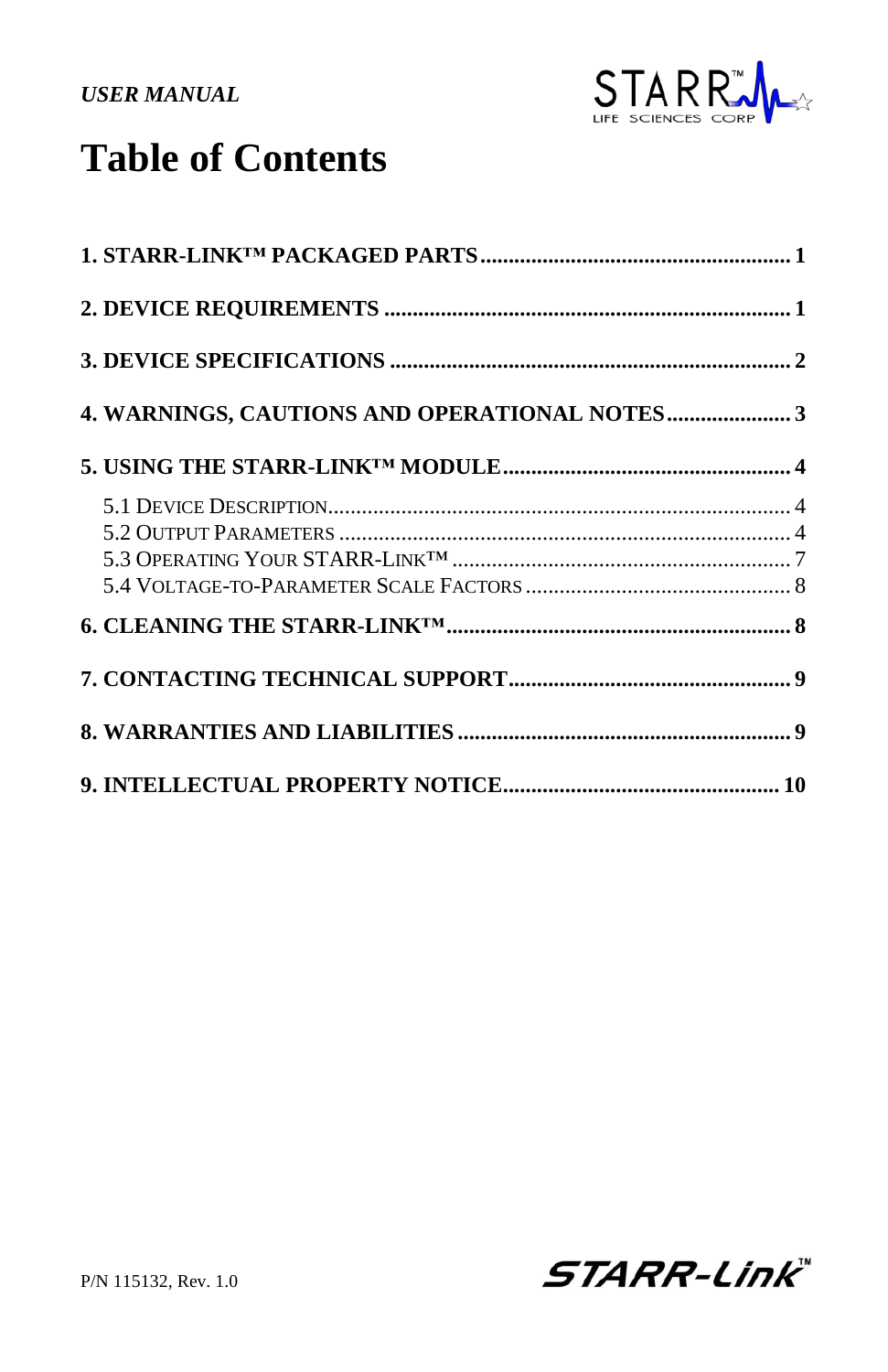

# **1. STARR-Link™ Packaged Parts**

The following is a list of parts that should be included in your STARR-Link™ shipping box:

STARR-Link™ Analog Data Output Module Control Box 2-meter STARR-Link ™ USB Cable STARR-Link ™ User Manual

Please check to see that you have all of these parts before proceeding to installation. If you find any part missing, please contact STARR Life Sciences® at 1-866-978-2779, or by e-mail a[t support@starrlifesciences.com.](mailto:support@starrlifesciences.com)

## **2. Device Requirements**

The STARR-Link<sup> $TM$ </sup> has the following use and interface requirements:

#### **Hardware**

You must have a functioning STARR Life Sciences<sup>®</sup> MouseOx<sup>®</sup> Plus device.

#### **Software**

The STARR-Link<sup>™</sup> does not require special software since all drivers and controllers are contained within the MouseOx® Plus software.

## **Computer Hardware**

Your computer must have at least one 2.0 USB port to accommodate the STARR-Link™.

## **Electrical Requirements**

Your external recording device must have high-impedance inputs.

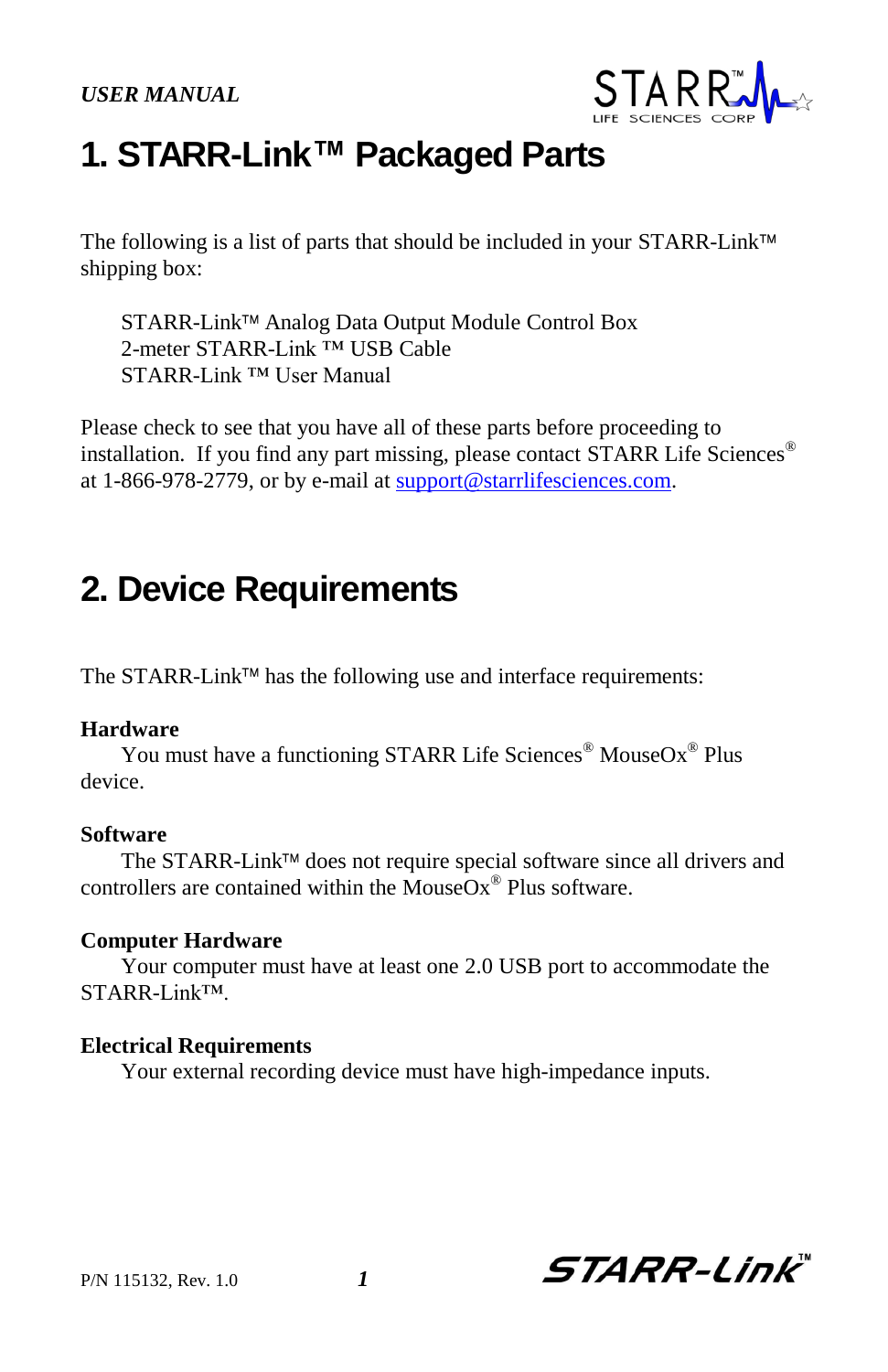

## **3. Device Specifications**

The STARR-Link<sup>™</sup> provides analog outputs of 8 channels and 10 parameters of data obtained from the STARR Life Sciences® MouseOx® Plus. The STARR-Link™ allows you to electronically record those parameters to your own recording device.

The outputs provide analog voltages in a 0-5 VDC range, but they are not true analog voltages. They are real-time analog voltages proportional to digital data calculated by the measuring device, and they update at a 12.5 Hz rate. Each channel provides a specific parameter only for that channel. All voltages are scaled values of the actual parameters as measured by the MouseOx® Plus. The actual values of the parameters can be back-calculated from the analog voltages using simple proportional scale factors, individual for each channel. Other specifications are given below.

## **Device Compatibility**

This STARR-Link<sup>™</sup> can be used with the STARR Life Sciences<sup>®</sup> MouseOx<sup>®</sup> Plus.

#### **Channel Configuration**

The STARR-Link™ provides output for 8 channels of data. These are:

- Oxygen Saturation File Marker
- 
- 
- Pulse Distention (or Activity)\*
- 
- Heart Rate  **Error Code**
- Breath Rate  **Breath Distention** 
	- Temperature (or Mouse #)\*\*

**STARR-Link** 

- \* When measuring Conscious Subjects, Activity replaces Pulse Distention
- \*\* When using a Multiplexer™, Mouse # replaces Temperature

## **Output**

The STARR-Link<sup>TM</sup> transmits analog voltage representations of digital data in a range of 0 to 5 VDC, updated at a rate of 12.5 Hz. When using the MouseOx<sup>®</sup> Plus, signal updates are delayed by 0.7 seconds from real-time, due to the method by which data are collected and the parameters are calculated. However, no delay is added by the STARR-Link<sup>TM</sup>, and the current value delivered from the MouseOx<sup>®</sup> Plus will be immediately sent out on each channel at a 12.5 Hz (or 80 msec) update rate.

#### **Accuracy**

Accuracy of STARR-Link<sup>™</sup> analog outputs from each channel is  $+/- 3$  mV.

P/N 115132, Rev. 1.0 *2*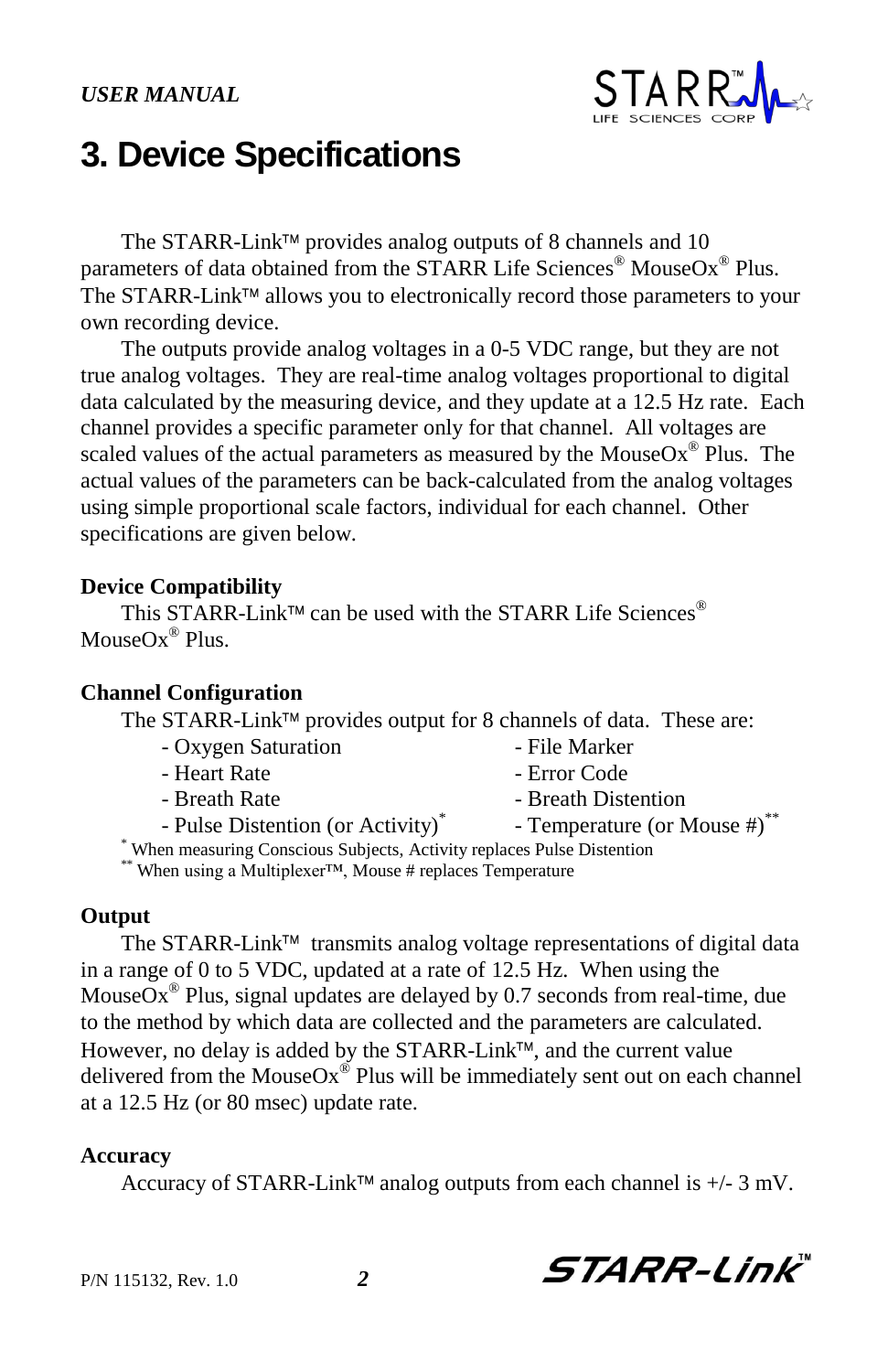

# **4. Warnings, Cautions and Operational Notes**

| <b>WARNING</b>                    | Replace unit if housing is broken or cracked.                                                         |
|-----------------------------------|-------------------------------------------------------------------------------------------------------|
| <b>WARNING</b>                    | DO NOT substitute the USB cable. Use only parts that are<br>packaged with the STARR-Link™ device.     |
| <b>WARNING</b>                    | Investigational device only.                                                                          |
| <b>WARNING</b>                    | NOT for use on humans.                                                                                |
| <b>WARNING</b>                    | DO NOT place control box in an environment with oxygen<br>fraction greater than 30%.                  |
| <b>WARNING</b>                    | DO NOT immerse control box in liquids.                                                                |
| <b>WARNING</b>                    | DO NOT short the ground and signal lines as this will<br>permanently damage the internal electronics. |
| <b>WARNING</b>                    | DO NOT directly expose control box to flammable or<br>explosive gases.                                |
| <b>WARNING</b>                    | DO NOT use STARR Life Sciences® STARR-Link <sup>TM</sup><br>USB cable with any other device.          |
| <b>WARNING</b>                    | Clean by wiping external surfaces of box and leads with<br>light detergent and water.                 |
| <b>WARNING</b>                    | Avoid spilling fluids on control box.                                                                 |
| <b>OPERATIONAL</b><br><b>NOTE</b> | This STARR-Link Analog Data Output Module should<br>only be used with the MouseOx <sup>®</sup> Plus.  |
| <b>OPERATIONAL</b><br><b>NOTE</b> | Signal noise that exceeds $\pm 3$ mV is likely due to the<br>computer.                                |

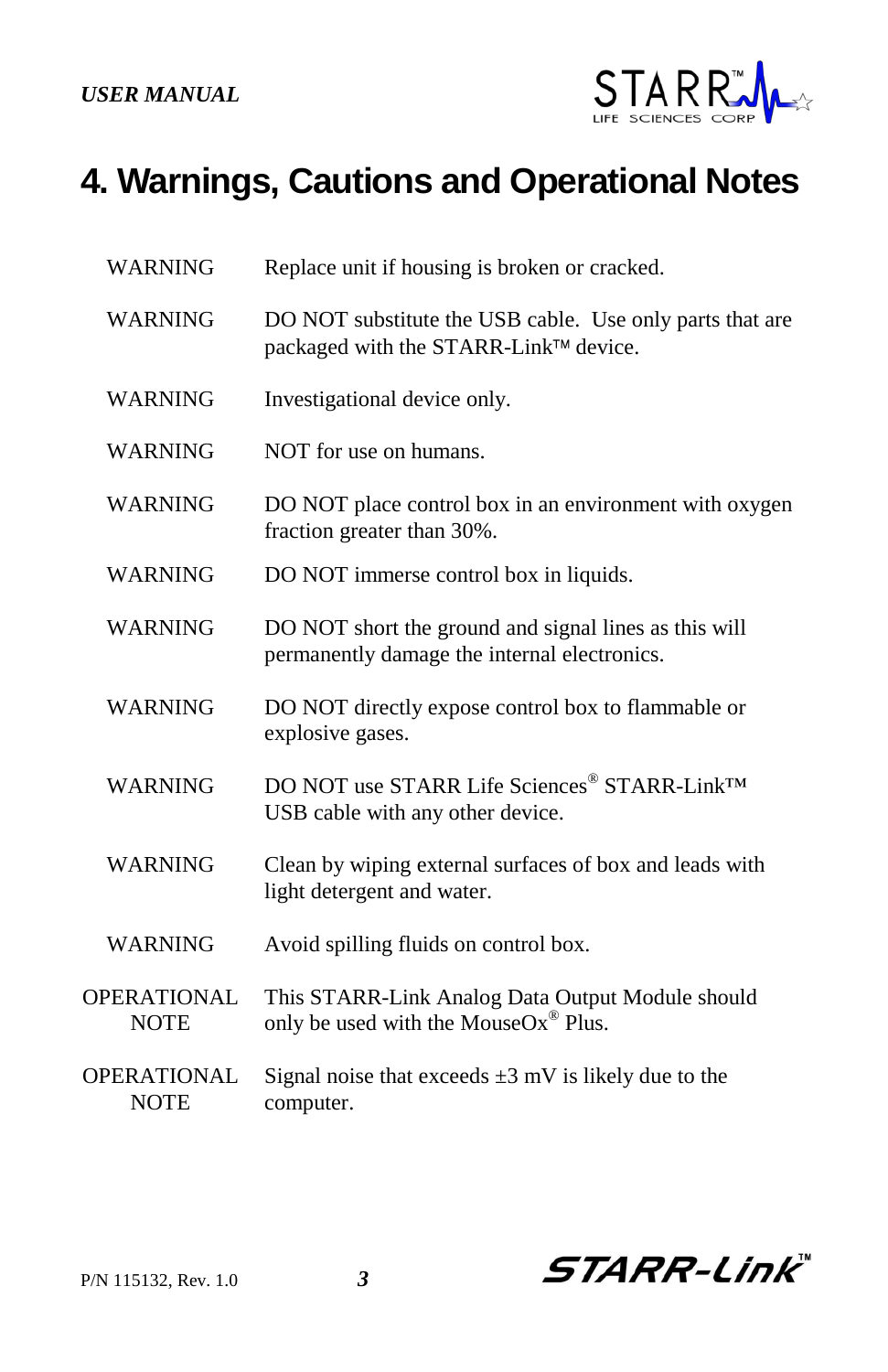

# **5. Using the STARR-Link™ Module**

## **5.1 Device Description**

The STARR-Link<sup>™</sup> Analog Data Output Module provides you with realtime analog voltage outputs of your MouseOx $^{\circledR}$  Plus data. The STARR-Link can transmit up to 8 parameters at a 12.5 Hz update rate, in a 0-5 VDC range. It connects to your computer with a USB cable. A table in Section 5.4 details how to convert the voltage values to the units of the given physical parameter for each channel.

#### **BNC Cable Connectors**

The STARR-Link<sup>TM</sup> device is equipped with 8 BNC connectors. Each connector is labeled with the output parameter assigned to that channel.

#### **Power LED Indicator**

When lit, the lower **green** LED indicates that appropriate power has been applied to the module via the USB cable. If this indicator does not light, there is no power going to the STARR-Link<sup>™</sup>.

### **USB LED Indicator**

When lit, the upper **green** LED indicates that USB communications with the computer are ongoing. This LED may blink while data are being transferred, but it should not go completely dark.

## **5.2 Output Parameters**

The STARR-Link™ transmits analog outputs at an update rate of 12.5 Hz for the following parameters:

#### **Oxygen Saturation (SpO2)**

Real-time percent oxygen saturation of arterial hemoglobin. The output analog voltage on this channel is proportional to oxygen saturation.

### **Heart Rate**

Real-time cardiac pulse rate. The output analog voltage on this channel is proportional to heart rate.

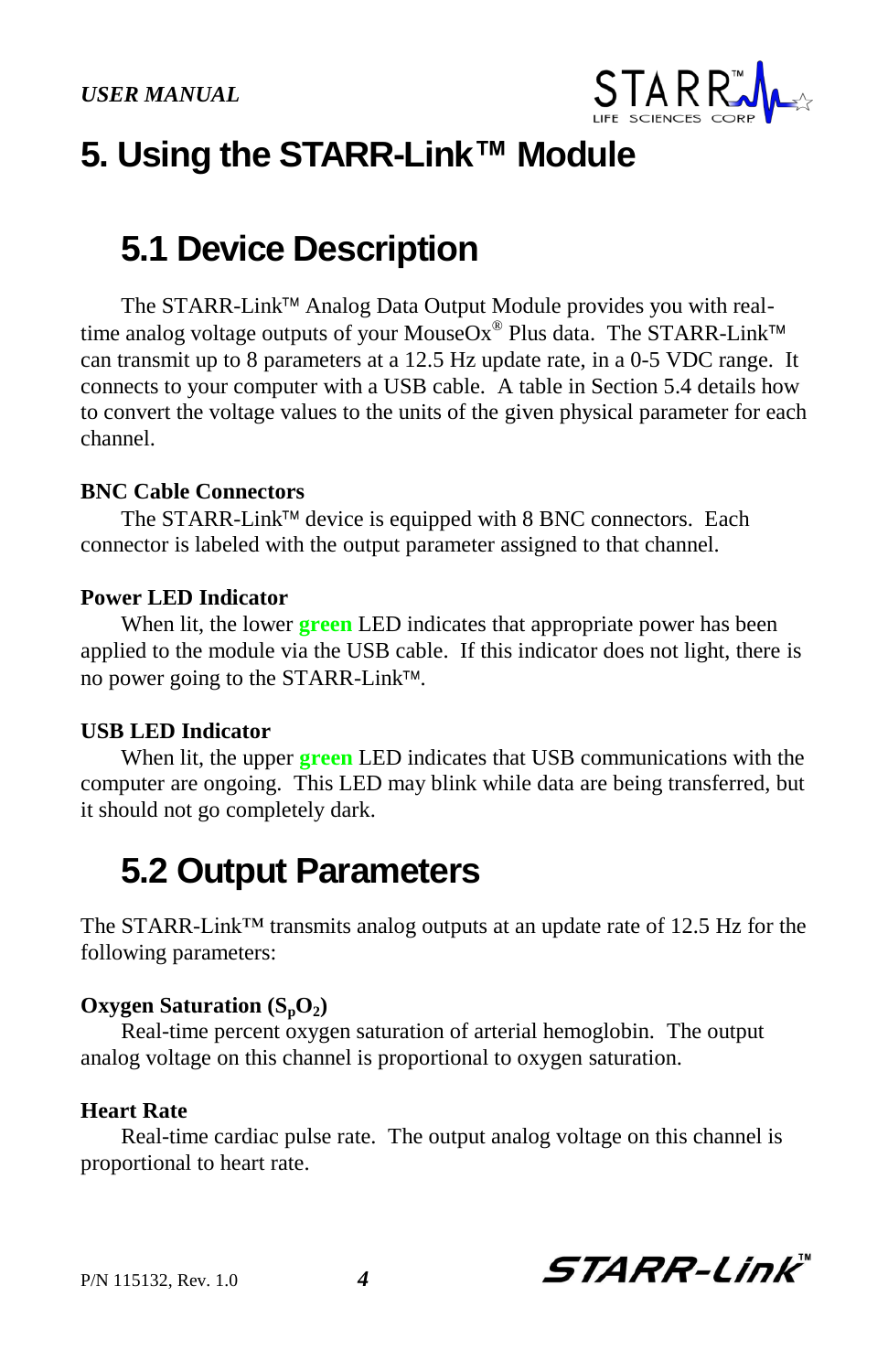

## **Pulse Distention**

A measurement of the distention of the arterial blood vessels residing between the sensors due to the cardiac output pulse. Changes in its value are proportional to changes in local blood volume. For given vascular resistance and compliance, this parameter can be proportional to blood pressure. This channel will output Pulse Distention, unless you are operating the Mouse $\mathrm{Ox}^{\circledast}$ Plus system using Conscious Subjects software, in which case it will output Activity. The output analog voltage on this channel is proportional to pulse distention.

## **Respiratory Rate**

Breath rate updated every few seconds. Note that this parameter is actually derived from respiratory effort, and will be present even if the animal is experiencing an obstructive apnea, as long as breathing effort is present. The output analog voltage on this channel is proportional to breath rate.

## **File Marker**

File markers are user-selected flags available in the MouseOx<sup>®</sup> data collection system that indicate the location of up to 50 significant events per data set. It is up to the user to make note of the significance of each marker. The marker numbers start at 0, and proceed sequentially with each entry by the user. The STARR-Link<sup> $\text{TM}$ </sup> provides an analog voltage on this channel that is proportional to the most recent file marker integer.

## **Error Code**

Error codes are given in the table just below. More detail on their significance is provided in the MouseOx® Plus User Manual. The output analog voltage on this channel must be converted to the error code listed in the table.

| Error<br>Codes | <b>Error Description</b>         | $S_pO_2$      | Heart<br>Rate | <b>Breath</b><br>Rate | Pulse<br><b>Distention</b> | <b>Breath</b><br><b>Distention</b> |
|----------------|----------------------------------|---------------|---------------|-----------------------|----------------------------|------------------------------------|
|                | No Error                         | Good          | Good          | Good                  | Good                       | Good                               |
| $\mathbf{2}$   | <b>Lost Pulse</b>                | Good          | <b>Unsure</b> | <b>Unsure</b>         | <b>Unsure</b>              | <b>Unsure</b>                      |
| 3              | <b>Lost Breath Rate</b>          | Good          | Good          | <b>Unsure</b>         | Good                       | <b>Unsure</b>                      |
| 4              | Lost $S_nO_2$                    | <b>Unsure</b> | Good          | Good                  | Good                       | Good                               |
| 6              | <b>Lost Signal</b>               | <b>Unsure</b> | <b>Unsure</b> | <b>Unsure</b>         | <b>Unsure</b>              | <b>Unsure</b>                      |
|                | Lost Breath Rate & Lost $S_nO_2$ | <b>Unsure</b> | Good          | <b>Unsure</b>         | Good                       | <b>Unsure</b>                      |
| 8              | <b>Breathing Artifact</b>        | <b>Unsure</b> | <b>Unsure</b> | <b>Unsure</b>         | <b>Unsure</b>              | <b>Unsure</b>                      |
| 9              | <b>Signal Optimization</b>       | <b>Unsure</b> | <b>Unsure</b> | <b>Unsure</b>         | <b>Unsure</b>              | <b>Unsure</b>                      |

In this table, each of the error codes is defined for the physiological parameters listed on the right-hand side. For a given error code, the parameter at

**STARR-Link**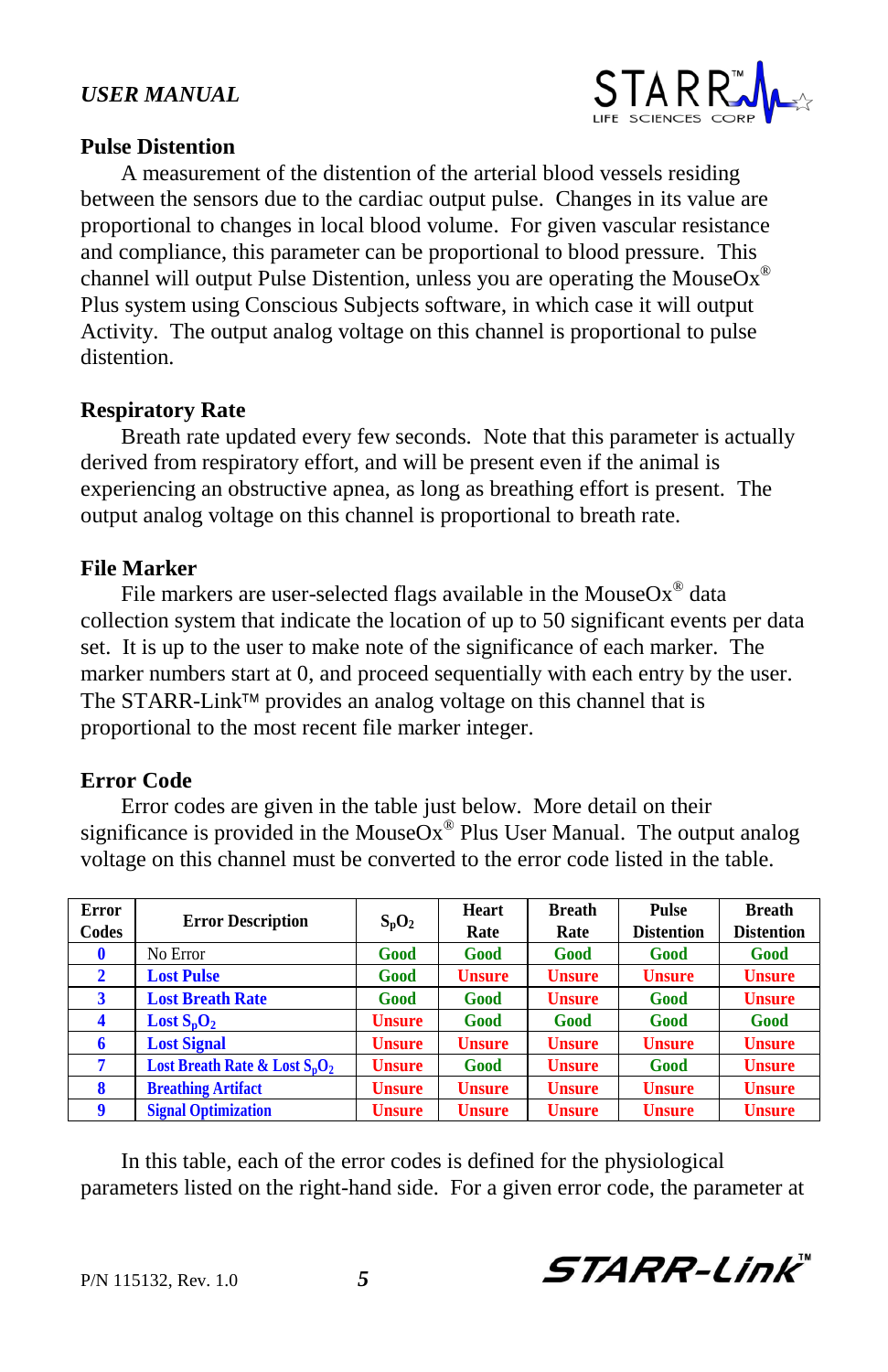

that location will be either **Good** or **Unsure**.

**Good** means that the given measurement satisfies all of our acceptance criteria.

**Unsure** means that the given measurement does not meet our acceptance criteria during the presence of that particular code.

#### **Breath Distention**

A measurement of the distention of the arterial blood vessels residing between the sensors due to changes in intra-thoracic pressure associated with breathing. Changes in its value are proportional to changes in local blood volume. Breath Distention can be correlated with breathing effort, or specifically, intra-thoracic pressure. The output analog voltage on this channel is proportional to breath distention.

#### **Temperature**

Real-time measurement of Rectal Temperature when you purchase the Mouse $Ox^{\circledast}$  Plus Body Temperature Option. Temperature can be output in either °C or °F and the conversion factor is the same for both unit. Thus, you must record what units you are using, although this should be discernable based on the magnitude of the numbers.

This channel will output Temperature unless a Multiplexer™ is detected by the MouseOx<sup>®</sup> Plus system, in which case it will provide Subject #. The output analog voltage on this channel is proportional to temperature in either unit.

### **Activity**

Activity is a binary-valued parameter that indicates when the animal is moving versus sitting still. It provides a value of 1 when the animal is moving, and 0 when it is still. It is provided as part of the MouseOx<sup>®</sup> Plus Conscious Subjects Option, and appears in place of the Pulse Distention parameter on the given STARR-Link™ channel, when you measure conscious subjects. The output analog voltage on this channel is proportional to activity.

#### **Subject #**

Subject # is the number of the animal active on the Multiplexer<sup>TM</sup>. Note that Subject # and Temperature are provided from the same channel. The system will automatically replace the Temperature output with Subject # when it detects the presence of a Multiplexer™. The output analog voltage on this channel must be converted to the numerical value of the Subject # number active at the time data are being passed through the STARR-Link™.

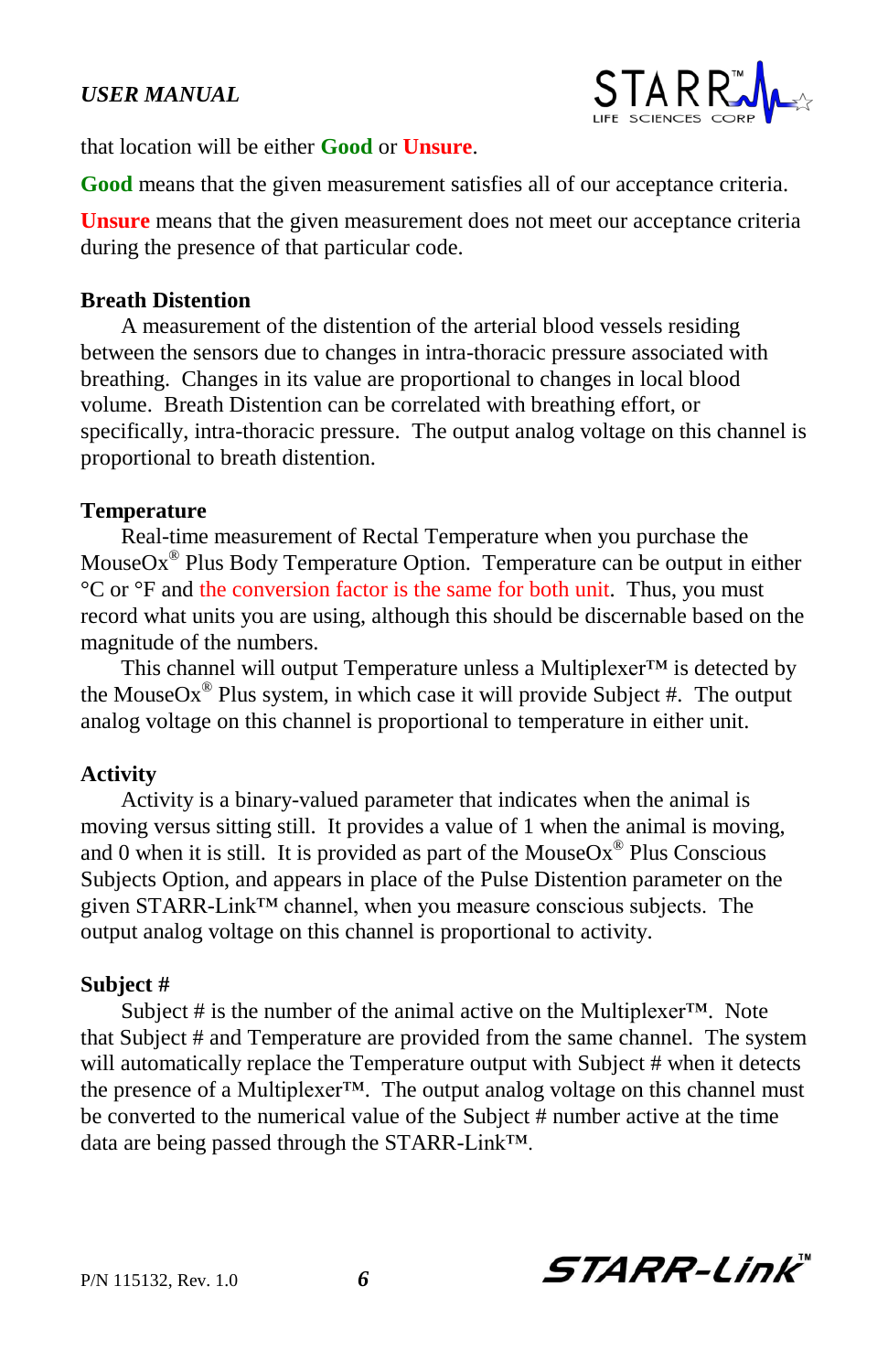

# **5.3 Operating Your STARR-Link™**

Before you begin to operate your STARR-Link<sup>™</sup>, make sure that you have downloaded the latest Microsoft Windows® updates.

## **For first time operation, please do the following in the order given! Also, make sure that you have loaded the latest software for your MouseOx® Plus.**

### **Connecting the USB Cable**

Connect the USB cable to your STARR-Link<sup>™</sup> control box, then to the computer. Note that power to your STARR-Link™ is provided through the USB cable. When you first connect the USB cable, you should see the lower LED on the STARR-Link™ control box illuminate.

The first time that you connect the USB cable, a popup balloon or dialog box will appear that says "Found New Hardware," to identify the presence of the newly detected control board residing within the STARR-Link™. You must wait until your computer indicates that the drivers have been installed, at which point another balloon or dialog box will appear saying "Your new hardware is installed and ready to use."

When using the STARR-Link<sup>™</sup>, the USB LED Indicator will light whenever data are being transferred. If the light shuts off during data transfer, you have lost communication with the computer. To re-establish communication, simply disconnect the USB cable from the computer, then reconnect it. Be sure to wait about 10 seconds after both actions before continuing. This should restore communication with the computer, and the USB LED Indicator should be lit again. Note that during operation, the USB LED Indicator will blink while data are being transferred. This is normal, and is not a cause for concern.

#### **Calibration of the STARR-Link**

Your STARR-Link<sup>™</sup> was calibrated at the factory, and will be fully calibrated when you receive it. Calibration constants are contained in the FLASH memory of the device. If a change in calibration is suspected, please contact STARR Life Sciences® customer service at 1-866-978-2779, or by email a[t support@starrlifesciences.com.](mailto:support@starrlifesciences.com)

### **Connecting to the Recording Device**

The channel connectors on the STARR-Link<sup>™</sup> are 50  $\Omega$  BNC-type. Connections to your recording device can be made with any standard BNC cables. You can also use any number of conversion jacks that allow you to

P/N 115132, Rev. 1.0 *7*

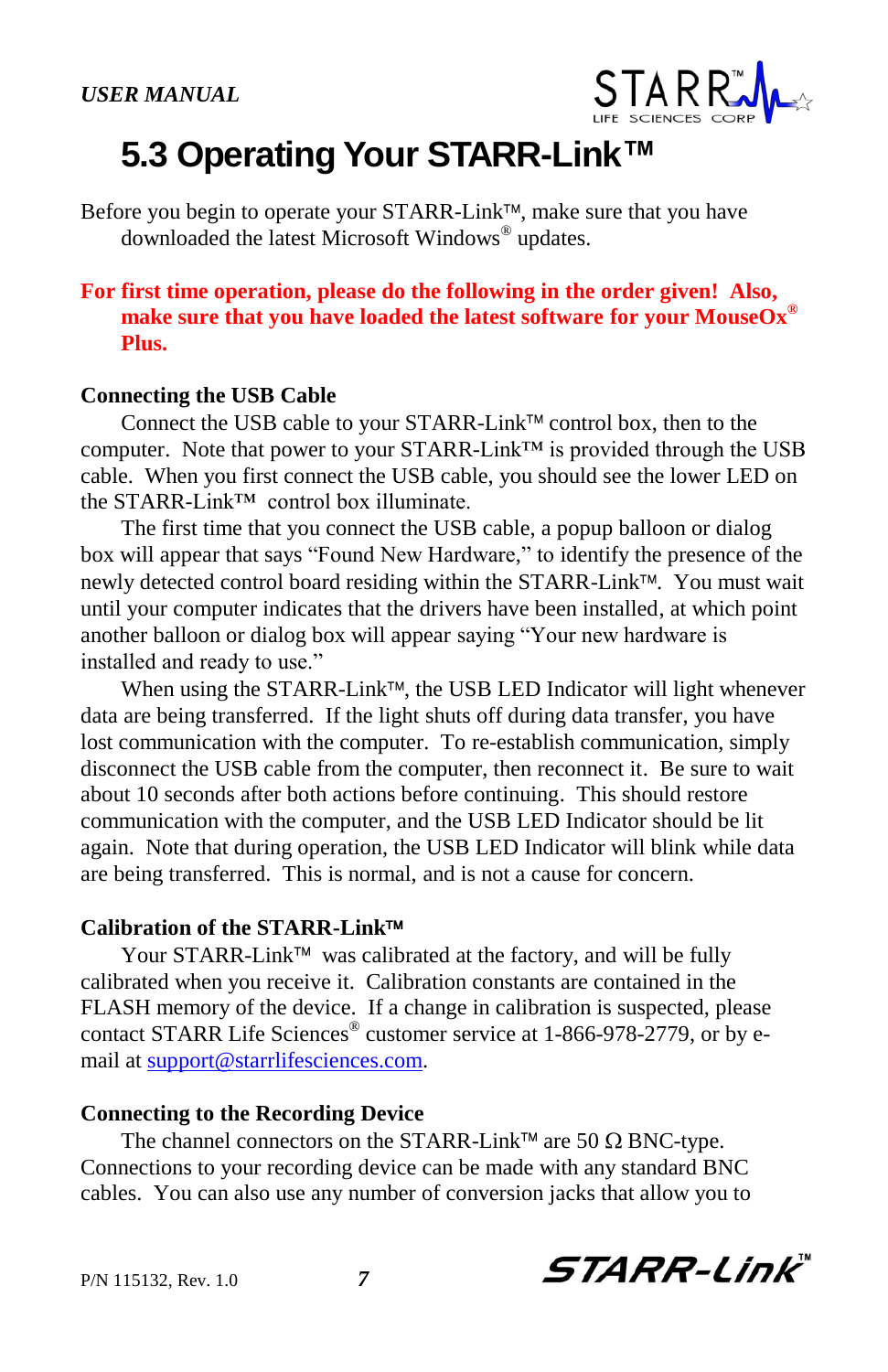

switch to another connection standard (*e.g.,* banana jacks), but **it is imperative that the voltage outputs not be shorted for > 100 ms. Shorting the voltage outputs can permanently damage the control board in the STARR-Link control box!**

If for some reason you use multiple recording devices simultaneously, make sure that the devices have a common ground. This can be achieved by using devices that receive AC power from a plug that has an active earth grounding pin. If you suspect that the ground on a device might be floating, make a direct connection between that device and your other measurement devices before connecting cables to the STARR-Link<sup>™</sup>.

# **5.4 Voltage-to-Parameter Scale Factors**

All of the STARR-Link<sup>™</sup> parameters are transmitted as voltages within the range 0-5 VDC. To convert back to the actual value of the parameter, use the conversion factors given in the following table.

| <b>Parameter</b>         | <b>To Convert Voltage to Correct</b><br>Units (see right column), Multiply<br><b>Parameter Voltage by:</b> | <b>Units after</b><br><b>Conversion</b> |
|--------------------------|------------------------------------------------------------------------------------------------------------|-----------------------------------------|
| $S_pO_2$                 | 24                                                                                                         | $\%$                                    |
| <b>Heart Rate</b>        | 200                                                                                                        | bpm                                     |
| <b>Breath Rate</b>       | 120                                                                                                        | brpm                                    |
| <b>Pulse Distention</b>  | 360                                                                                                        | μm                                      |
| File Marker              | 10                                                                                                         | #                                       |
| Error Code               | 4                                                                                                          | #                                       |
| <b>Breath Distention</b> | 360                                                                                                        | um                                      |
| Temperature              | 30                                                                                                         | $\rm ^{\circ}C$ or $\rm ^{\circ}F$      |
| Activity                 |                                                                                                            | #                                       |
| Subject #                |                                                                                                            | #                                       |

# **6. Cleaning the STARR-Link™**

The STARR-Link<sup> $M$ </sup> device and all accompanying cables should be cleaned using only light detergent and water.

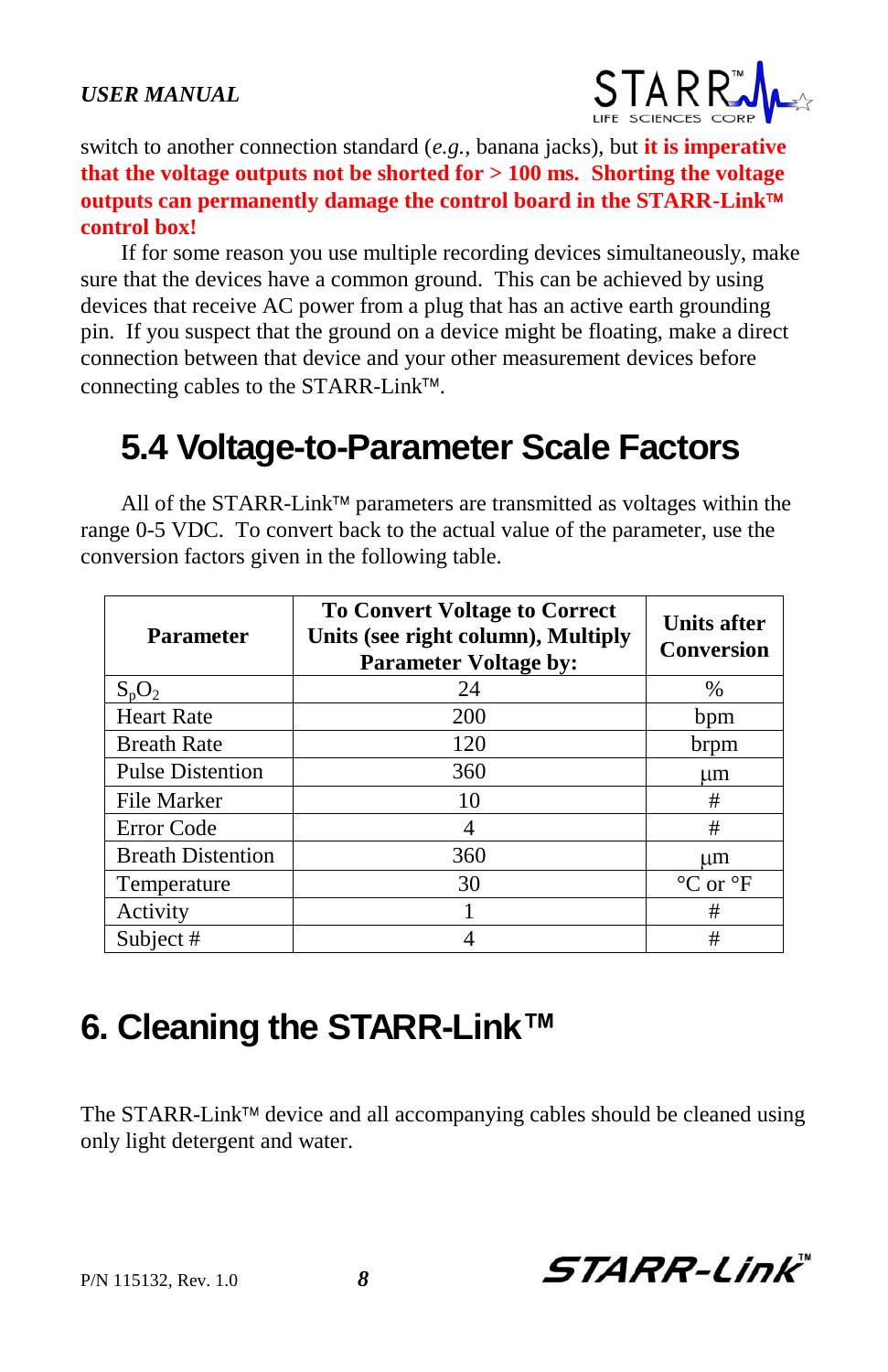

## **7. Contacting Technical Support**

STARR Life Sciences<sup>®</sup> values its customers and is dedicated to providing quality products and solutions to meet your needs. For technical support, please call or email STARR Life Sciences® at: 1-866-978-2779, or [support@starrlifesciences.com.](mailto:support@starrlifesciences.com)

## **8. Warranties and Liabilities**

#### **Limited Warranty & Disclaimer**

STARR-Link™ ("SLS") warrants its non-disposable hardware and sensors (the "Non-disposable Products") against defects in material, workmanship, and performance for a period of one (1) year from the date of shipment by SLS (the "Warranty Period"). SLS warrants that the Non-disposable Products will meet the electronic and mechanical specifications stated in the SLS user manual, although the specifications are subject to change without notice. SLS, at its option, will repair or replace a Non-disposable Product that is found to be defective during the Warranty Period. Defective Non-disposable Products must be received at STARR Life Sciences Corp., 333 Allegheny Ave., Suite 300, Oakmont, PA 15139 no more than thirteen (13) months from the original date of shipment by SLS. All shipments must include a Return Authorization Number (RMA #), obtainable from SLS, and must be sent freight prepaid by the sender.

This warranty is nontransferable. This warranty does not apply to any defects or damages caused by an animal or resulting from alteration, modification, neglect, misuse, usage of an improper power sources, damage in transportation, abuse, or any cause other than normal use of the Non-disposable Products. This warranty does not apply to products resold by SLS that are manufactured by other companies. No warranty or claim is made by SLS, regarding the efficacy of any product for any particular application.

Except for the Limited Warranty expressly set forth above, **SLS MAKES NO WARRANTIES WHATSOEVER. SLS HEREBY DISCLAIMS ALL WARRANTIES, EXPRESS OR IMPLIED, ORAL OR WRITTEN, INCLUDING, WITHOUT LIMITATION, ANY IMPLIED WARRANTIES OF MERCHANTABILITY OR FITNESS FOR A PARTICULAR PURPOSE, OR ANY IMPLIED WARRANTIES ARISING FROM ANY COURSE OF DEALING, USAGE, OR TRADE PRACTICE.**

P/N 115132, Rev. 1.0 *9*

**STARR-Link**